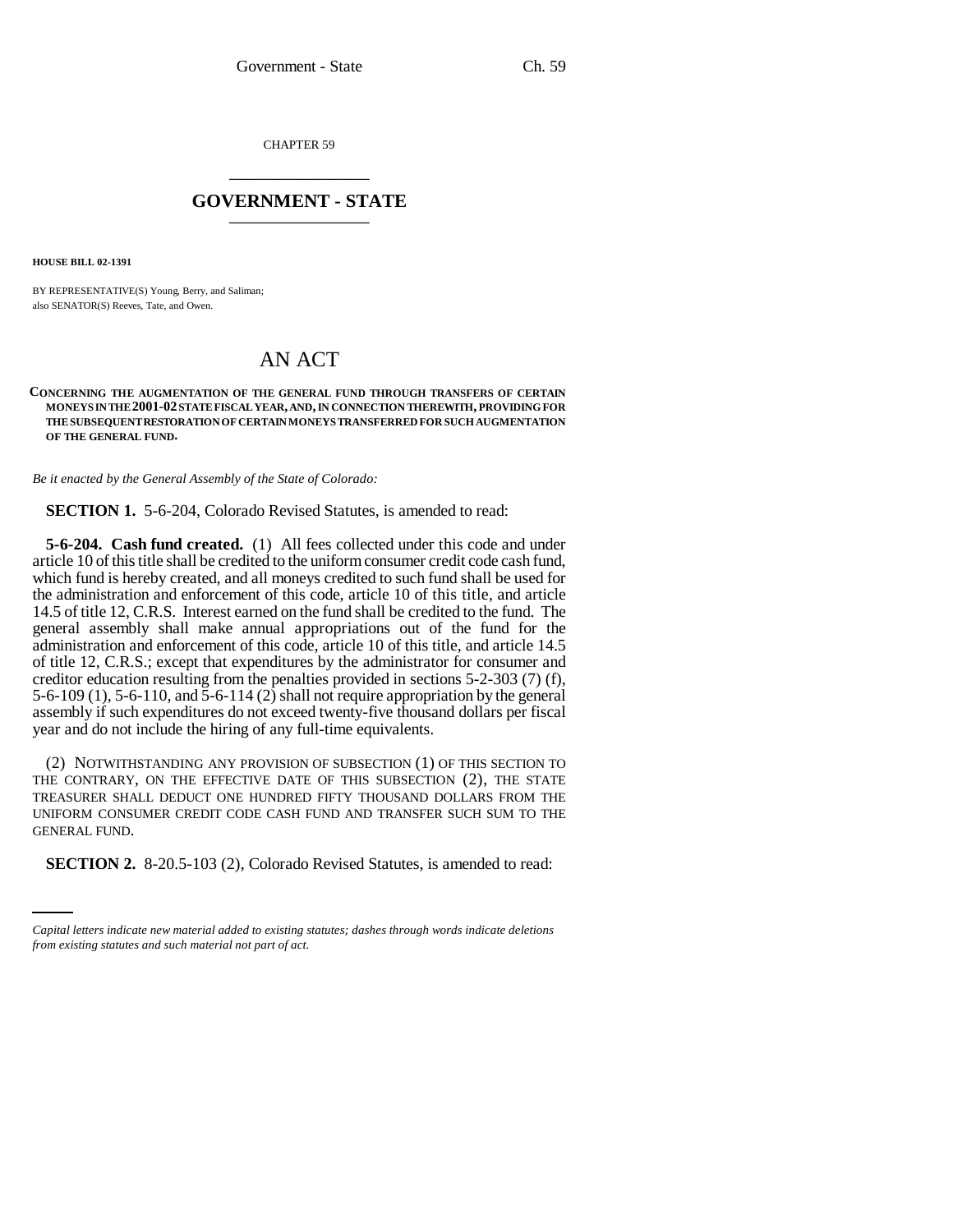**8-20.5-103. Petroleum storage tank fund - creation - repeal.** (2) (a) The moneys in the petroleum storage tank fund and all interest earned on moneys in the fund shall not be credited or transferred to the general fund at the end of the fiscal year.

(b) (I) NOTWITHSTANDING ANY PROVISION OF PARAGRAPH (a) OF THIS SUBSECTION (2) TO THE CONTRARY, ON THE EFFECTIVE DATE OF THIS PARAGRAPH (b), THE STATE TREASURER SHALL DEDUCT FOUR MILLION DOLLARS FROM THE PETROLEUM STORAGE TANK FUND AND TRANSFER SUCH SUM TO THE GENERAL FUND.

(II) IN ORDER TO RESTORE THE AMOUNT TRANSFERRED FROM THE PETROLEUM STORAGE TANK FUND PURSUANT TO SUBPARAGRAPH (I) OF THIS PARAGRAPH (b), MONEYS FROM THE GENERAL FUND SHALL BE TRANSFERRED TO THE PETROLEUM STORAGE TANK FUND IN ACCORDANCE WITH SECTION 24-75-217, C.R.S.

**SECTION 3.** 8-77-109 (2), Colorado Revised Statutes, is amended BY THE ADDITION OF A NEW PARAGRAPH to read:

**8-77-109. Employment support fund - created - repeal.** (2) (a.5) NOTWITHSTANDING ANY OTHER PROVISION OF THIS SUBSECTION (2) TO THE CONTRARY, ON THE EFFECTIVE DATE OF THIS PARAGRAPH (a.5), THE STATE TREASURER SHALL DEDUCT FIFTEEN MILLION DOLLARS FROM THE EMPLOYMENT SUPPORT FUND AND TRANSFER SUCH SUM TO THE GENERAL FUND FOR USE IN THE 2001-02 FISCAL YEAR.

**SECTION 4.** 12-6-123, Colorado Revised Statutes, is amended BY THE ADDITION OF A NEW SUBSECTION to read:

**12-6-123. Disposition of fees - auto dealers license fund.** (2) NOTWITHSTANDING ANY PROVISION OF SUBSECTION (1) OF THIS SECTION TO THE CONTRARY, ON THE EFFECTIVE DATE OF THIS SUBSECTION (2), THE STATE TREASURER SHALL DEDUCT ONE MILLION ONE HUNDRED THOUSAND DOLLARS FROM THE AUTO DEALERS LICENSE FUND AND TRANSFER SUCH SUM TO THE GENERAL FUND; EXCEPT THAT, IF THE BALANCE OF MONEYS IN THE AUTO DEALERS LICENSE FUND ON THE EFFECTIVE DATE OF THIS SUBSECTION (2) IS LESS THAN ONE MILLION ONE HUNDRED THOUSAND DOLLARS, THE STATE TREASURER SHALL TRANSFER THE BALANCE OF MONEYS IN THE FUND TO THE GENERAL FUND.

**SECTION 5.** 12-14-136 (1), Colorado Revised Statutes, is amended to read:

**12-14-136. Disposition of fees and fines.** (1) (a) All revenue, except fines, collected pursuant to this article shall be collected by the administrator and transmitted to the state treasurer, who shall credit the same to the collection agency cash fund, which fund is hereby created. The general assembly shall make annual appropriations from such fund for the uses and purposes of this article. All revenue credited to such fund, including earned interest, shall be used for the administration and enforcement of this article.

(b) NOTWITHSTANDING ANY PROVISION OF PARAGRAPH (a) OF THIS SUBSECTION (1) TO THE CONTRARY, ON THE EFFECTIVE DATE OF THIS PARAGRAPH (b), THE STATE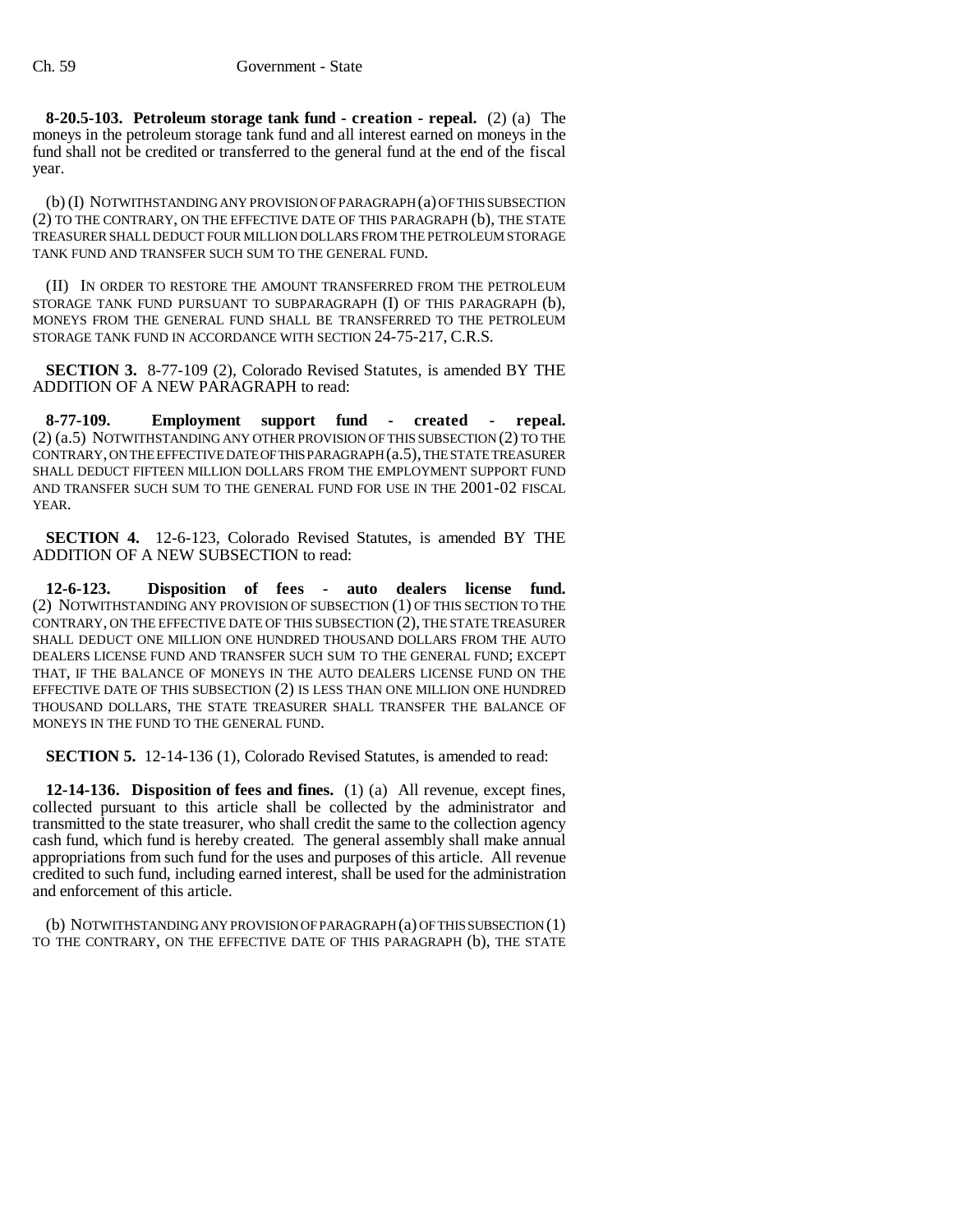TREASURER SHALL DEDUCT FOUR HUNDRED SIXTY-TWO THOUSAND DOLLARS FROM THE COLLECTION AGENCY CASH FUND AND TRANSFER SUCH SUM TO THE GENERAL FUND.

**SECTION 6.** 22-7-506 (4), Colorado Revised Statutes, is amended BY THE ADDITION OF A NEW PARAGRAPH to read:

**22-7-506. Read-to-achieve grant program - board created - fund - repeal.** (4) (d) (I) NOTWITHSTANDING ANY PROVISION OF THIS SUBSECTION (4) TO THE CONTRARY, ON THE EFFECTIVE DATE OF THIS PARAGRAPH (d), THE STATE TREASURER SHALL DEDUCT ONE MILLION NINE HUNDRED THOUSAND DOLLARS FROM THE CASH FUND AND TRANSFER SUCH SUM TO THE GENERAL FUND.

(II) IN ORDER TO RESTORE THE AMOUNT TRANSFERRED FROM THE CASH FUND PURSUANT TO SUBPARAGRAPH (I) OF THIS PARAGRAPH (d), MONEYS FROM THE GENERAL FUND SHALL BE TRANSFERRED TO THE CASH FUND IN ACCORDANCE WITH SECTION 24-75-217, C.R.S.

**SECTION 7.** 23-20-136 (3), Colorado Revised Statutes, is amended to read:

**23-20-136. Fitzsimons trust fund - creation - repeal.** (3) (a) There is hereby created in the state treasury the university of Colorado health sciences center at Fitzsimons trust fund, referred to in this section as the "Fitzsimons trust fund", the principal of which shall consist of those general fund revenues in excess of the limitation in section 24-75-201.1 (1) (a)  $(II)$ , C.R.S., that may be transferred to the capital construction fund as provided in section 24-75-302 (2), C.R.S., and then appropriated from the capital construction fund to the Fitzsimons trust fund. The principal and interest of the Fitzsimons trust fund shall not be expended or appropriated for any purpose other than that stated in subsection (5) of this section. The state treasurer may, in the state treasurer's discretion, deposit, redeposit, invest, and reinvest moneys accrued or accruing to the Fitzsimons trust fund in the types of deposits and investments authorized in sections 24-36-109, 24-36-112, and 24-36-113, C.R.S.

(b) (I) NOTWITHSTANDING ANY PROVISION OF PARAGRAPH (a) OF THIS SUBSECTION (3) TO THE CONTRARY, ON THE EFFECTIVE DATE OF THIS PARAGRAPH (b), THE STATE TREASURER SHALL DEDUCT EIGHTEEN MILLION FOUR HUNDRED THOUSAND DOLLARS FROM THE FITZSIMONS TRUST FUND AND TRANSFER SUCH SUM TO THE GENERAL FUND.

(II) IN ORDER TO RESTORE THE AMOUNT TRANSFERRED FROM THE FITZSIMONS TRUST FUND PURSUANT TO SUBPARAGRAPH (I) OF THIS PARAGRAPH (b), MONEYS FROM THE GENERAL FUND SHALL BE TRANSFERRED TO THE FITZSIMONS TRUST FUND IN ACCORDANCE WITH SECTION 24-75-217, C.R.S.

**SECTION 8.** 24-21-104 (3) (d), Colorado Revised Statutes, is amended BY THE ADDITION OF A NEW SUBPARAGRAPH to read:

**24-21-104. Fees of secretary of state.** (3) (d) (X) NOTWITHSTANDING ANY PROVISION OF PARAGRAPH (b) OF THIS SUBSECTION (3) TO THE CONTRARY, ON THE EFFECTIVE DATE OF THIS SUBPARAGRAPH (X), THE STATE TREASURER SHALL DEDUCT ONE MILLION TWO HUNDRED THOUSAND DOLLARS FROM THE DEPARTMENT OF STATE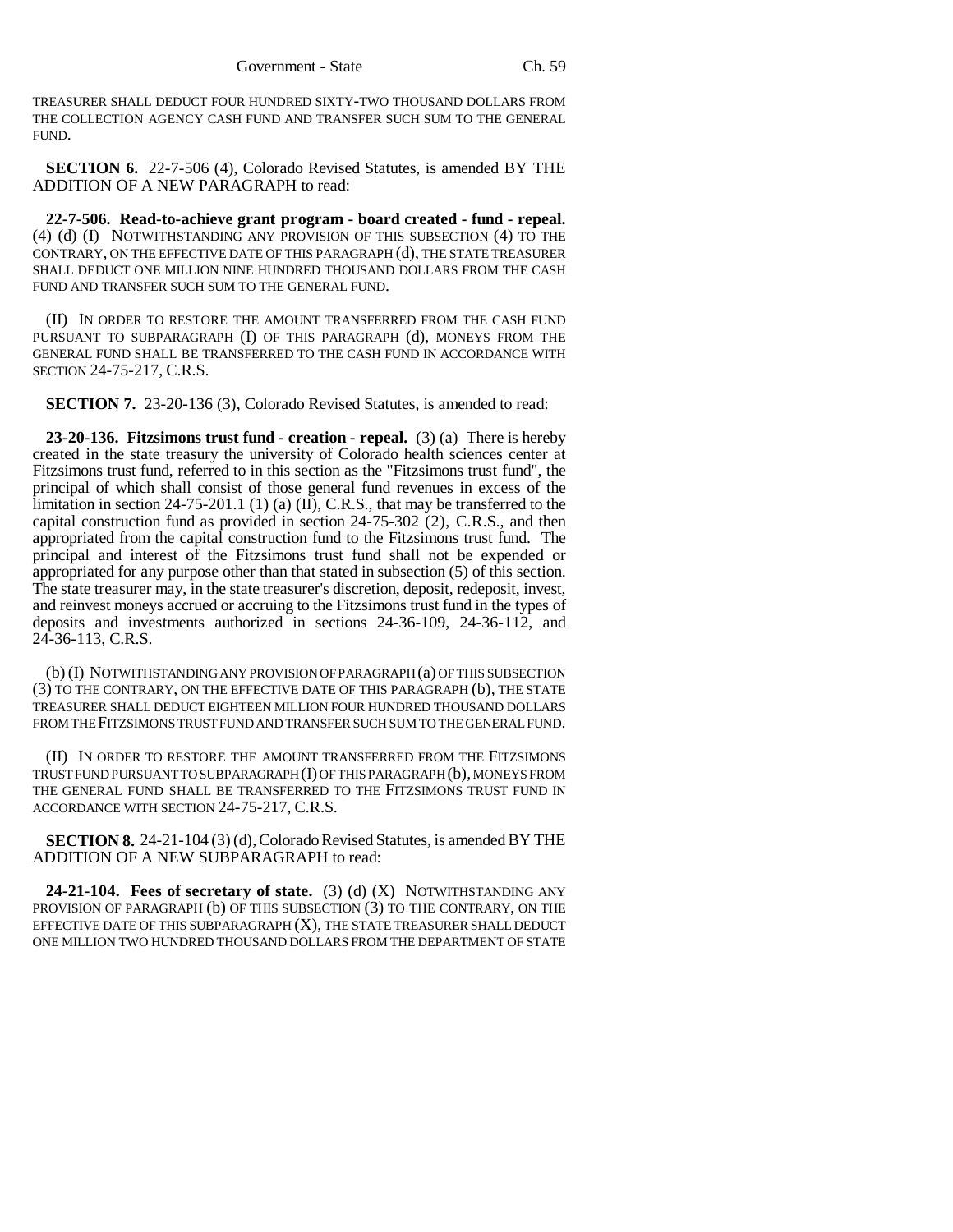## Ch. 59 Government - State

CASH FUND AND TRANSFER SUCH SUM TO THE GENERAL FUND.

**SECTION 9.** 24-22-115 (2), Colorado Revised Statutes, is amended BY THE ADDITION OF A NEW PARAGRAPH to read:

**24-22-115. Tobacco litigation settlement cash fund - creation.** (2) (c) (I) NOTWITHSTANDING ANY PROVISION OF THIS SUBSECTION (2) TO THE CONTRARY, ON THE EFFECTIVE DATE OF THIS PARAGRAPH (c), THE STATE TREASURER SHALL DEDUCT THREE MILLION FIVE HUNDRED THOUSAND DOLLARS FROM THE TOBACCO SETTLEMENT DEFENSE ACCOUNT IN THE TOBACCO LITIGATION SETTLEMENT CASH FUND AND TRANSFER SUCH SUM TO THE GENERAL FUND.

(II) IN ORDER TO RESTORE THE AMOUNT TRANSFERRED FROM THE TOBACCO SETTLEMENT DEFENSE ACCOUNT IN THE TOBACCO LITIGATION SETTLEMENT CASH FUND PURSUANT TO SUBPARAGRAPH (I) OF THIS PARAGRAPH (c), MONEYS FROM THE GENERAL FUND SHALL BE TRANSFERRED TO THE TOBACCO SETTLEMENT DEFENSE ACCOUNT IN ACCORDANCE WITH SECTION 24-75-217.

**SECTION 10.** 24-32-114, Colorado Revised Statutes, is amended BY THE ADDITION OF A NEW SUBSECTION to read:

**24-32-114. Cleanup of illegally disposed of waste tires - waste tire cleanup fund - assistance to counties - legislative declaration - repeal.** (1.3) NOTWITHSTANDING ANY PROVISION OF SUBSECTION (1) OF THIS SECTION TO THE CONTRARY, ON THE EFFECTIVE DATE OF THIS SUBSECTION (1.3), THE STATE TREASURER SHALL DEDUCT SIX HUNDRED THOUSAND DOLLARS FROM THE WASTE TIRE CLEANUP FUND AND TRANSFER SUCH SUM TO THE GENERAL FUND.

**SECTION 11.** 24-35-301 (3), Colorado Revised Statutes, is amended to read:

**24-35-301. Registration - required.** (3) (a) The department of revenue may establish and charge a fee for registration and renewal of registration. Fees shall be deposited in the state treasury in the trade name registration fund which is hereby created. Moneys so deposited and all interest earned on such moneys shall be used by the department of revenue for the purposes of this part 3 in accordance with the annual appropriation by the general assembly and shall not be deposited in or transferred to the general fund.

(b) NOTWITHSTANDING ANY PROVISION OF PARAGRAPH (a) OF THIS SUBSECTION (3) TO THE CONTRARY, ON THE EFFECTIVE DATE OF THIS PARAGRAPH (b), THE STATE TREASURER SHALL DEDUCT FOUR HUNDRED THOUSAND DOLLARS FROM THE TRADE NAME REGISTRATION FUND AND TRANSFER SUCH SUM TO THE GENERAL FUND.

**SECTION 12.** Part 2 of article 75 of title 24, Colorado Revised Statutes, is amended BY THE ADDITION OF A NEW SECTION to read:

**24-75-217. Restoration of funds transferred to augment the general fund for the 2001-02 fiscal year.** (1) EFFECTIVE FEBRUARY 1, 2003, IN ANY FISCAL YEAR, IF THE MOST RECENTLY ISSUED REVENUE ESTIMATE PREPARED BY THE STAFF OF LEGISLATIVE COUNCIL INDICATES THAT GENERAL FUND REVENUES FOR THE APPLICABLE FISCAL YEAR WILL EXCEED GENERAL FUND OBLIGATIONS, THE MONEYS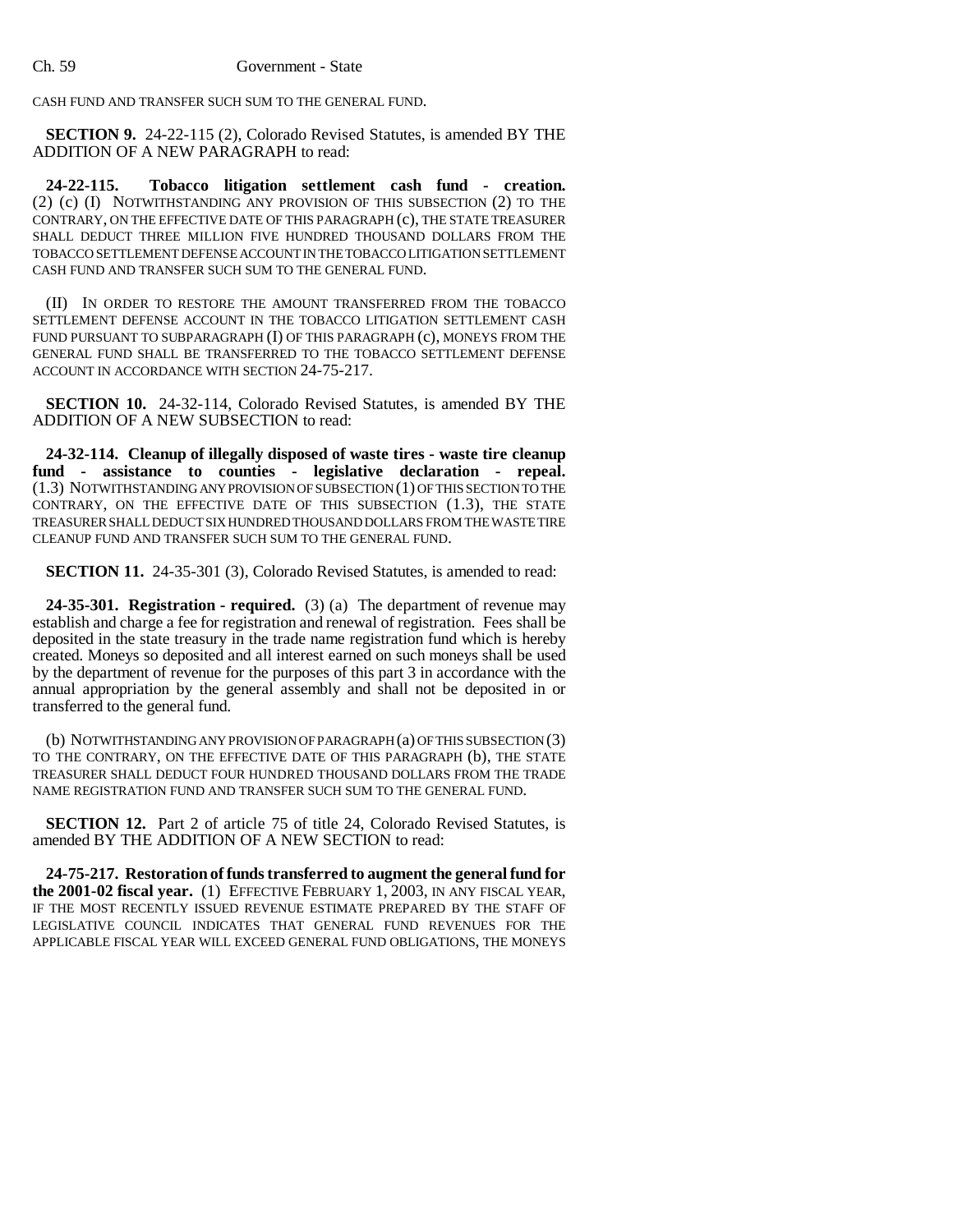REQUIRED TO BE ALLOCATED TO THE HIGHWAY USERS TAX FUND PURSUANT TO SECTION 39-26-123(2),C.R.S., FOR THE APPLICABLE FISCAL YEAR, AND THE AMOUNT TRANSFERRED FROM ONE OR MORE FUNDS SPECIFIED IN SUBSECTION (3) OF THIS SECTION FOR THE AUGMENTATION OF THE GENERAL FUND FOR THE 2001-02 FISCAL YEAR, THE STATE TREASURER SHALL TRANSFER MONEYS FROM THE GENERAL FUND TO ONE OR MORE OF SAID FUNDS IN ACCORDANCE WITH THE PROVISIONS OF THIS SECTION IN ORDER TO RESTORE THE AMOUNT TRANSFERRED FROM EACH FUND OR A PORTION THEREOF AS IS REQUIRED BY LAW.THE RESTORATION OF SAID FUNDS SHALL OCCUR IN THE SAME ORDER OF PRIORITY AS SAID FUNDS ARE SET FORTH IN SUBSECTION (3) OF THIS SECTION. SUCH RESTORATION SHALL BE MADE IN A MANNER SUCH THAT ALL OF THE MONEYS THAT ARE REQUIRED BY LAW TO BE REPAID TO A FUND SHALL BE COMPLETELY RESTORED TO THAT FUND BEFORE ANY MONEYS ARE TRANSFERRED TO ANY OTHER FUND LOWER IN THE ORDER OF PRIORITY OF SAID FUNDS SET FORTH IN SUBSECTION (3) OF THIS SECTION.

(2) FOR PURPOSES OF SUBSECTION (1) OF THIS SECTION, "GENERAL FUND OBLIGATIONS" INCLUDE:

(a) GENERAL FUND APPROPRIATIONS REQUIRED BY PERMANENT STATUTE OR CONSTITUTIONAL PROVISION;

(b) GENERAL FUND APPROPRIATIONS UP TO THE LIMITATION ESTABLISHED BY SECTION 24-75-201.1 (1) (a) AND GENERAL FUND APPROPRIATIONS THAT ARE EXCEPTIONS TO SAID LIMITATION;

(c) THE GENERAL FUND TRANSFER TO THE CAPITAL CONSTRUCTION FUND PROVIDED IN SECTION 24-75-302 (2), INCLUDING ANY ADDITIONAL TRANSFERS NECESSARY TO FUND CAPITAL CONSTRUCTION PRIORITIES FOR THE APPLICABLE FISCAL YEAR:

(d) ANY TRANSFER TO THE CONTROLLED MAINTENANCE TRUST FUND PURSUANT TO THE PROVISIONS OF SECTION 24-75-302.5;

(e) ANY REFUNDS REQUIRED TO BE MADE BY SECTION 20 OF ARTICLE X OF THE STATE CONSTITUTION; AND

(f) THE RESERVE REQUIRED TO BE MAINTAINED PURSUANT TO SECTION 24-75-201.1 (1) (d).

(3) THE FUNDS THAT SHALL BE RESTORED PURSUANT TO SUBSECTION (1) OF THIS SECTION INCLUDE:

(a) THE CAPITAL ACCOUNT OF THE SPECIES CONSERVATION TRUST FUND CREATED IN SECTION 24-33-111 (2) (a), C.R.S.;

(b) THE CHILDREN'S BASIC HEALTH PLAN TRUST CREATED IN SECTION 26-19-105 (1), C.R.S.;

(c) THE READ-TO-ACHIEVE CASH FUND CREATED IN SECTION  $22$ -7-506 (4) (a) (I), C.R.S.;

(d) THE OPERATIONAL ACCOUNT OF THE SEVERANCE TAX TRUST FUND CREATED IN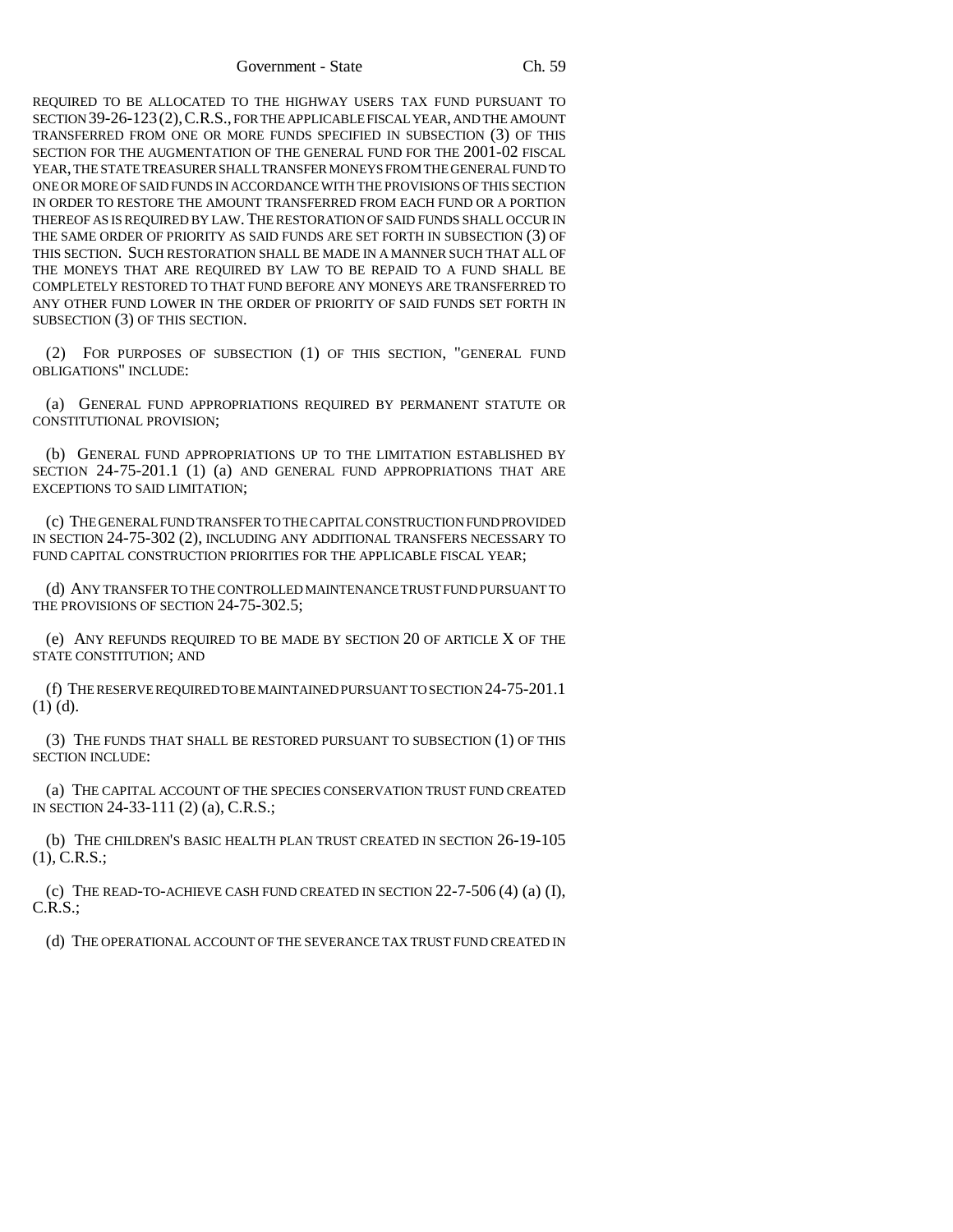SECTION 39-29-109 (1) (a) (II), C.R.S.;

(e) THE PERSISTENT DRUNK DRIVER CASH FUND CREATED IN SECTION 42-3-130.5 (1), C.R.S.;

(f) THE FITZSIMONS TRUST FUND CREATED IN SECTION 23-20-136, C.R.S.;

(g) THE PETROLEUM STORAGE TANK FUND CREATED IN SECTION 8-20.5-103 (1),  $C.R.S.$ ;

(h) THE HAZARDOUS SUBSTANCE RESPONSE FUND CREATED IN SECTION 25-16-104.6 (1) (a), C.R.S.; AND

(i) THE TOBACCO SETTLEMENT DEFENSE ACCOUNT IN THE TOBACCO LITIGATION SETTLEMENT CASH FUND CREATED IN SECTION 24-22-115 (2) (a).

**SECTION 13.** 24-75-302 (1) (a) and (2) (o), Colorado Revised Statutes, are amended, and the said 24-75-302 is further amended BY THE ADDITION OF A NEW SUBSECTION, to read:

**24-75-302. Capital construction fund - capital assessment fees - calculation.** (1) (a) There is hereby created the capital construction fund to which shall be allocated such revenues as the general assembly may from time to time determine. Moneys in the capital construction fund may be appropriated for capital construction, as defined in section 24-75-301 (1), including the remodeling or renovation of existing buildings or other physical facilities designated as controlled maintenance projects in the general appropriation act; except that any moneys transferred to the capital construction fund for state highway reconstruction, repair, and maintenance projects may only be appropriated for such projects. The appropriation for such projects shall be set forth in a single line item as a total sum. All unappropriated balances in said fund at the close of any fiscal year shall remain therein and not revert to the general fund. All moneys unexpended or not encumbered from the capital construction fund appropriation to each department for any fiscal year shall revert to the capital construction fund at the end of the period for which such moneys are appropriated. Except as provided in sections 2-3-1304 (1) (a.5) and 24-30-1303.7 (1), C.R.S., no portion of the unexpended balance of a department's capital construction fund appropriation may be used by such department for any additional projects which are beyond the scope or design of the original project without further approval by the general assembly of such additional project. Anticipation warrants may be issued against the revenues of the fund as provided by law. EXCEPT AS PROVIDED IN SUBSECTION (7) OF THIS SECTION, all interest earned from the investment of moneys in said fund shall remain in said fund and become a part thereof.

(2) (o) On July 1, 2002, one hundred million dollars, plus thirteen thousand nine hundred sixty-two dollars pursuant to S.B. 98-021, enacted at the second regular session of the sixty-first general assembly; plus eight million three hundred seven thousand five hundred nine dollars pursuant to H.B. 98-1156, enacted at the second regular session of the sixty-first general assembly; plus three hundred ninety-seven thousand nine hundred twenty-three dollars pursuant to H.B. 98-1160, enacted at the second regular session of the sixty-first general assembly; plus fifty thousand three hundred sixty-four dollars pursuant to H.B. 00-1107, enacted at the second regular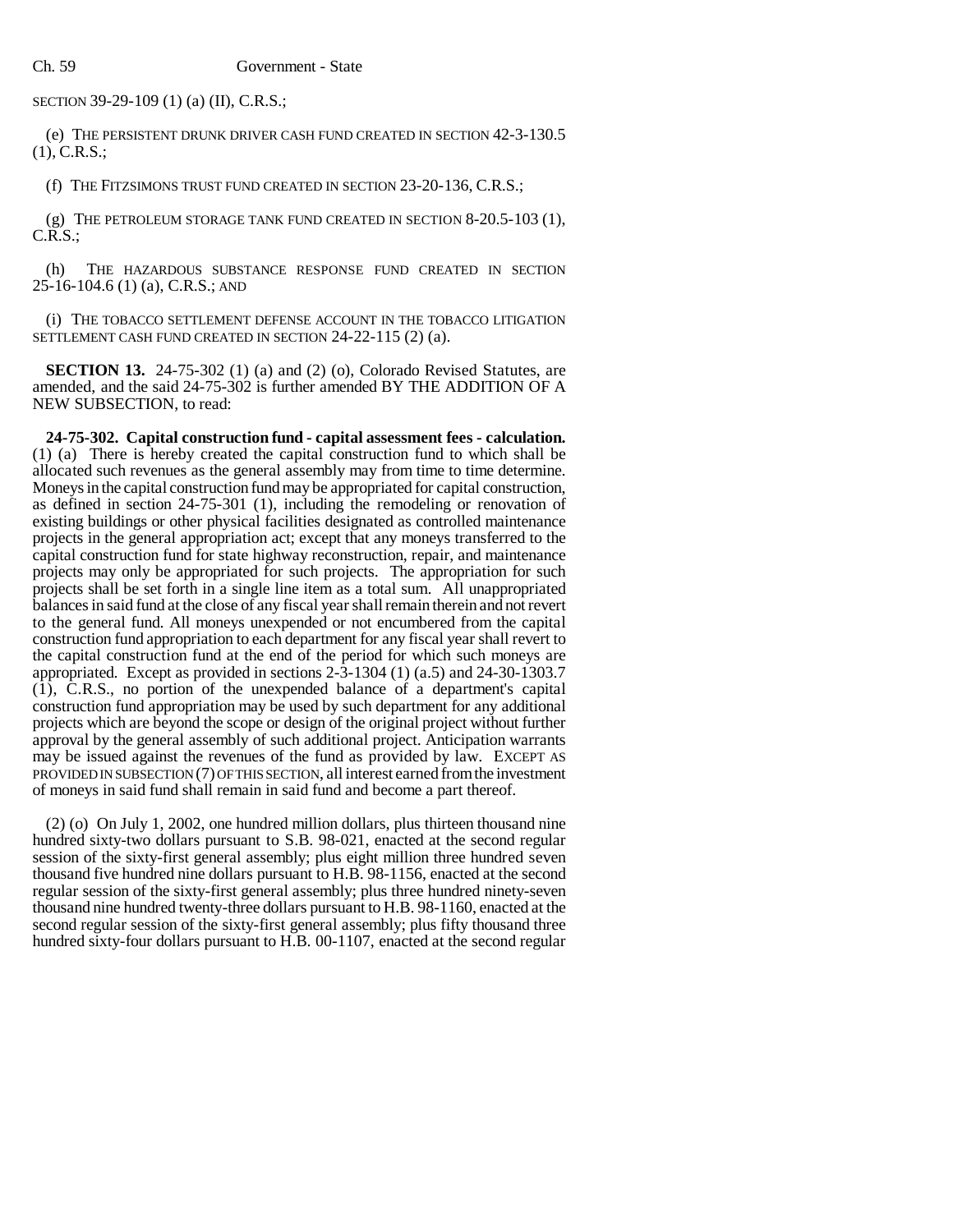Government - State Ch. 59

session of the sixty-second general assembly; plus one hundred twenty-one thousand five hundred sixty-seven dollars pursuant to H.B. 00-1201, enacted at the second regular session of the sixty-second general assembly; plus two hundred fifty thousand eighty-one dollars pursuant to H.B. 00-1214, enacted at the second regular session of the sixty-second general assembly; plus forty thousand five hundred twenty-two dollars pursuant to H.B. 00-1247, enacted at the second regular session of the sixty-second general assembly; plus one million seven hundred sixty-eight thousand two hundred twenty-five dollars pursuant to H.B. 01-1205, enacted at the first regular session of the sixty-third general assembly; plus one hundred thirty-eight thousand nine hundred thirty-four dollars pursuant to H.B. 01-1242, enacted at the first regular session of the sixty-third general assembly; PLUS THIRTY MILLION NINE HUNDRED THOUSAND DOLLARS PURSUANT TO H.B.02-1391, ENACTED AT THE SECOND REGULAR SESSION OF THE SIXTY-THIRD GENERAL ASSEMBLY;

(7) (a) NOTWITHSTANDING ANY PROVISION OF THIS SECTION TO THE CONTRARY, AS SOON AS PRACTICABLE AFTER THE EFFECTIVE DATE OF THIS SUBSECTION (7), THE STATE TREASURER SHALL TRANSFER FROM THE CAPITAL CONSTRUCTION FUND TO THE GENERAL FUND CREATED IN SECTION 24-75-201 (1), AN AMOUNT EQUAL TO THE INTEREST EARNED ON THE PRINCIPAL OF THE CAPITAL CONSTRUCTION FUND FROM THE BEGINNING OF THE 2001-02 FISCAL YEAR THROUGH FEBRUARY 28, 2002.

(b) FOR EACH SUCCEEDING CALENDAR MONTH OF THE 2001-02 FISCAL YEAR, THROUGH JUNE 30,2002, THE STATE TREASURER SHALL TRANSFER FROM THE CAPITAL CONSTRUCTION FUND TO THE GENERAL FUND AN AMOUNT EQUAL TO THE INTEREST EARNED ON THE PRINCIPAL OF THE CAPITAL CONSTRUCTION FUND DURING SUCH CALENDAR MONTH NO LATER THAN THE LAST DAY OF THE MONTH IN WHICH SUCH INTEREST WAS EARNED.

**SECTION 14.** 24-75-302.5, Colorado Revised Statutes, is amended BY THE ADDITION OF A NEW SUBSECTION to read:

**24-75-302.5. Controlled maintenance - trust fund.** (4) NOTWITHSTANDING ANY OTHER PROVISION OF THIS SECTION TO THE CONTRARY, ON THE EFFECTIVE DATE OF THIS SUBSECTION (4), THE STATE TREASURER AND THE CONTROLLER SHALL TRANSFER NINE MILLION FIVE HUNDRED THOUSAND DOLLARS FROM THE TRUST FUND TO THE GENERAL FUND.

**SECTION 15.** 25-16-104.6 (1), Colorado Revised Statutes, is amended to read:

**25-16-104.6. Fund established - administration - revenue sources - use.** (1) (a) There is hereby established in the state treasury the hazardous substance response fund. The fund shall be composed of any moneys which the general assembly may choose to appropriate from the general fund and any moneys derived from the fee imposed pursuant to section 25-16-104.5 and any interest derived therefrom; any moneys recovered from responsible parties pursuant to the federal act which are not generated by the state litigating as trustee for natural resources pursuant to section 25-16-104.7; any moneys recovered through litigation by the state pursuant to the federal act which are designated for future response cost; and any other moneys derived from public or private sources which may be credited to the fund. Moneys in the fund shall be annually appropriated by the general assembly, subject to the provisions of section 25-16-104, shall remain available for the purposes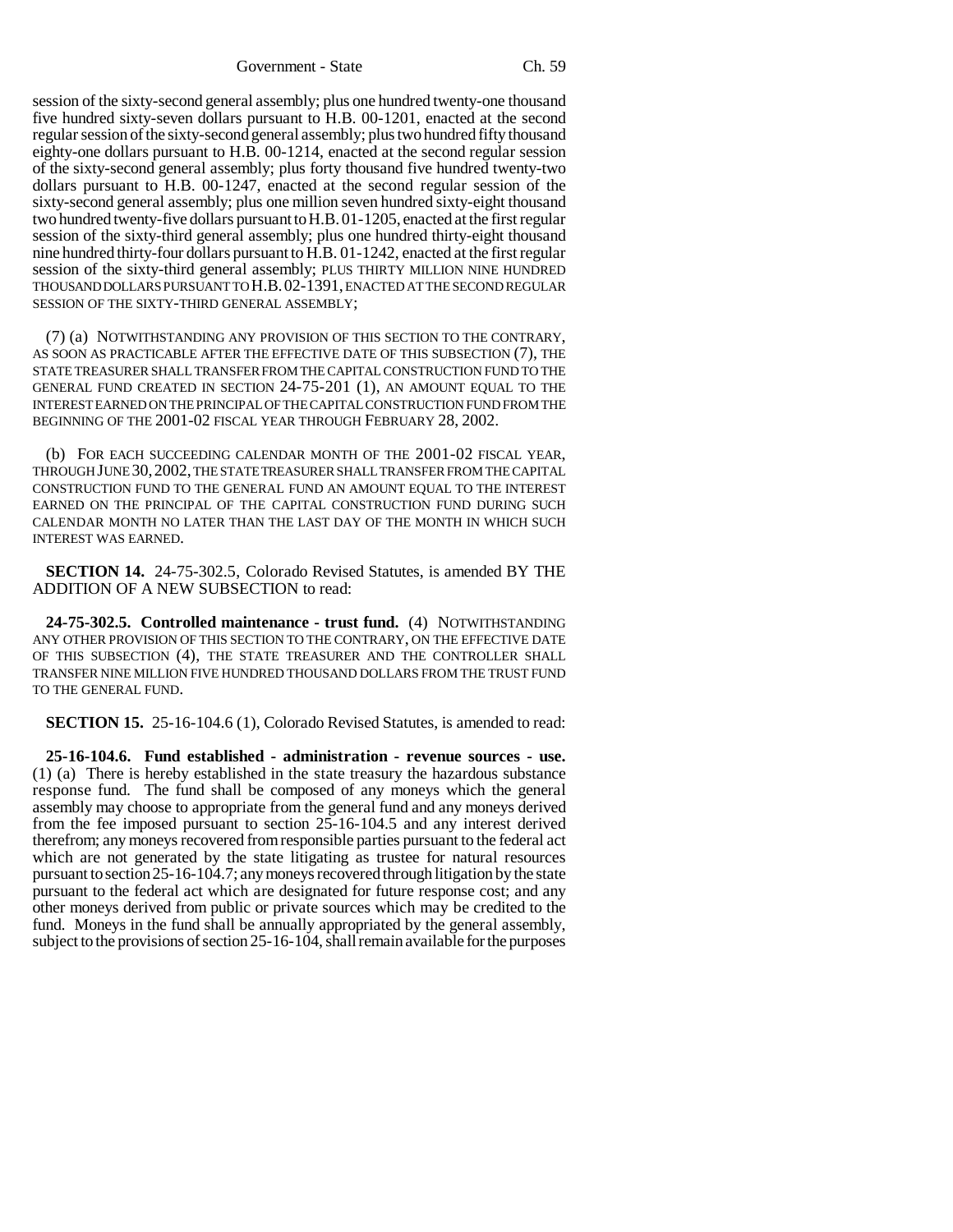## Ch. 59 Government - State

of this article, and, except as provided in subsection (2.7) of this section, shall not revert or be transferred to the general fund of the state at the end of any fiscal year.

(b) (I) NOTWITHSTANDING ANY PROVISION OF PARAGRAPH (a) OF THIS SUBSECTION (1) TO THE CONTRARY, ON THE EFFECTIVE DATE OF THIS PARAGRAPH (b), THE STATE TREASURER SHALL DEDUCT THIRTY MILLION DOLLARS FROM THE HAZARDOUS SUBSTANCE RESPONSE FUND AND TRANSFER SUCH SUM TO THE GENERAL FUND.

(II) IN ORDER TO RESTORE THE AMOUNT TRANSFERRED FROM THE HAZARDOUS SUBSTANCE RESPONSE FUND PURSUANT TO SUBPARAGRAPH (I) OF THIS PARAGRAPH (b), MONEYS FROM THE GENERAL FUND SHALL BE TRANSFERRED TO THE HAZARDOUS SUBSTANCE RESPONSE FUND IN ACCORDANCE WITH SECTION 24-75-217, C.R.S.

**SECTION 16.** 26-13-115.5, Colorado Revised Statutes, is amended to read:

**26-13-115.5. Family support registry fund created.** (1) There is hereby created in the state treasury a fund to be known as the family support registry fund, which shall consist of any moneys credited thereto from the investment earnings on moneys deposited with the state treasurer, accruing from collections for child support received by the family support registry, and any undeliverable child support payments. Moneys in the family support registry fund shall be used to reimburse the family support registry for unfunded payments by noncustodial parents or other incidental expenditures associated with the operation of the family support registry. The moneys in the family support registry fund shall not be credited or transferred to the general fund or any other fund of the state; except that any non-IV-D child support payments that are undeliverable after two years shall be considered unclaimed property for purposes of the "Unclaimed Property Act" and shall be reported to the administrator of the "Unclaimed Property Act" for purposes of locating the payee. Consistent with the requirements for confidentiality of information regarding child support, the state department shall specify the amount of money that is unclaimed and provide sufficient identifying information, if available, to allow the administrator to locate the payee.

(2) NOTWITHSTANDING ANY PROVISION OF SUBSECTION (1) OF THIS SECTION TO THE CONTRARY, ON THE EFFECTIVE DATE OF THIS SUBSECTION (2), THE STATE TREASURER SHALL TRANSFER THE BALANCE OF MONEYS IN THE FAMILY SUPPORT REGISTRY FUND TO THE GENERAL FUND.

**SECTION 17.** 26-19-105 (3), Colorado Revised Statutes, is amended to read:

**26-19-105. Trust - created.** (3) (a) Beginning in fiscal year 1998, appropriations to the trust may be made by the general assembly based on the savings achieved through reforms, consolidations, and streamlining of health care programs realized through actual reductions in administrative and programmatic costs associated with the implementation of this article and not decreases in the number of caseloads of such programs. Beginning with and subsequent to fiscal year 2000-01, the general assembly may make annual appropriations to the trust.

(b) (I) NOTWITHSTANDING ANY PROVISION OF PARAGRAPH (a) OF THIS SUBSECTION (3) TO THE CONTRARY, ON THE EFFECTIVE DATE OF THIS PARAGRAPH (b), THE STATE TREASURER SHALL DEDUCT NINE HUNDRED THOUSAND DOLLARS FROM THE TRUST AND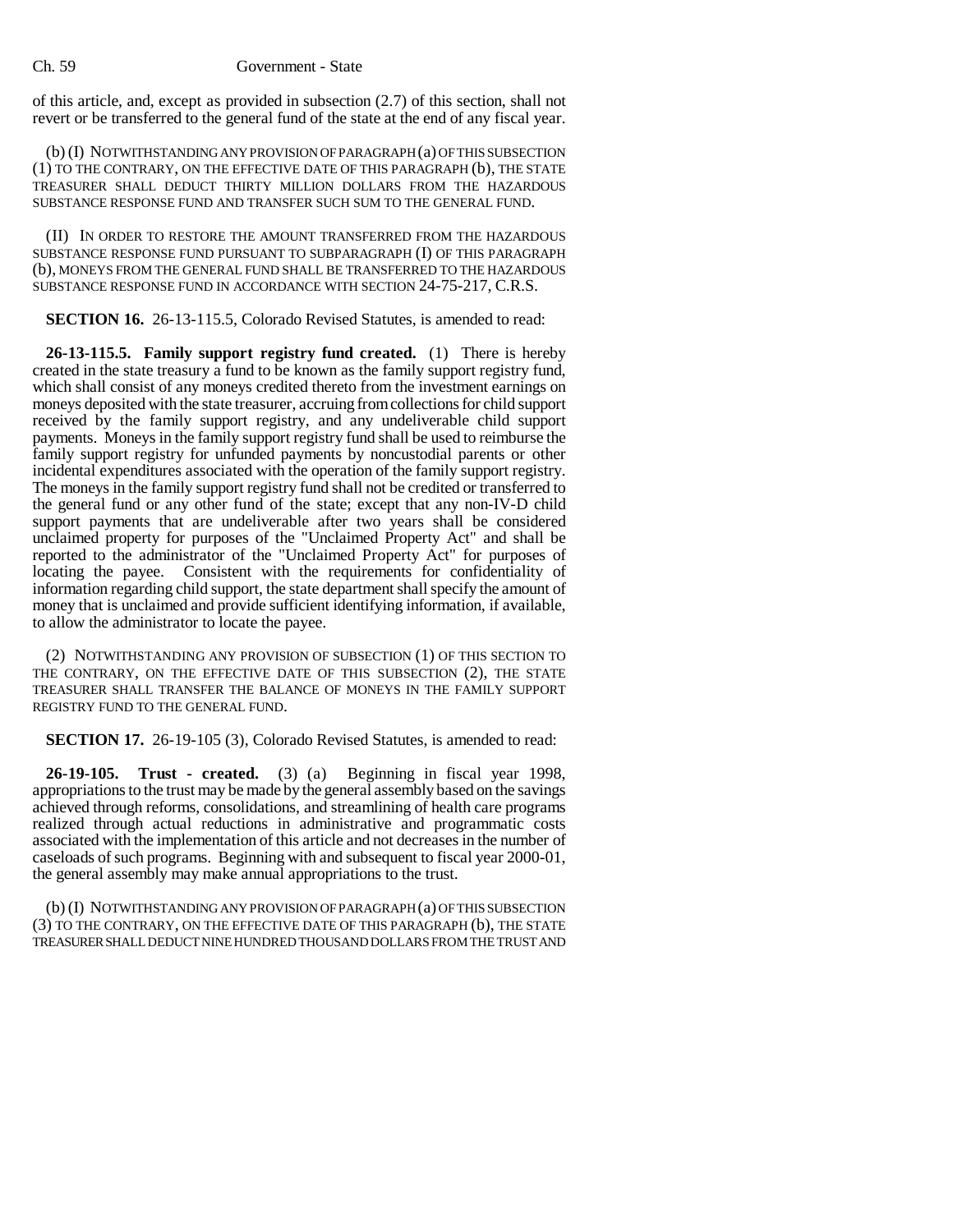TRANSFER SUCH SUM TO THE GENERAL FUND.

(II) IN ORDER TO RESTORE THE AMOUNT TRANSFERRED FROM THE TRUST PURSUANT TO SUBPARAGRAPH (I) OF THIS PARAGRAPH (b), MONEYS FROM THE GENERAL FUND SHALL BE TRANSFERRED TO THE TRUST IN ACCORDANCE WITH SECTION 24-75-217, C.R.S.

**SECTION 18.** 24-33-111 (2), Colorado Revised Statutes, is amended to read:

**24-33-111. Conservation of native species - fund created.** (2) **Species conservation trust fund - creation.** (a) There is hereby created in the state treasury the species conservation trust fund, which shall be subject to annual authorization by the general assembly to carry out the purposes of this section. There is hereby created within the species conservation trust fund the operation and maintenance account and the capital account. The moneys in the operation and maintenance account shall be for administrative and noncapital expenditures necessary for the implementation of this section. The moneys in the capital account shall be used exclusively for capital expenditures including but not limited to property acquisition and project construction. All income derived from the deposit and investment of moneys in the fund shall be credited to the fund. At the end of any fiscal year, all unexpended moneys in the fund shall remain therein and shall not be credited or transferred to the general fund or any other fund. To the maximum extent practical, only interest from the fund shall be expended for activities pursuant to this section.

(b) NOTWITHSTANDING ANY PROVISION OF THIS SECTION TO THE CONTRARY, ON THE EFFECTIVE DATE OF THIS SUBSECTION (2), AS AMENDED, THE STATE TREASURER SHALL DEDUCT TWO MILLION FIVE HUNDRED THOUSAND DOLLARS FROM THE CAPITAL ACCOUNT OF THE SPECIES CONSERVATION TRUST FUND AND TRANSFER SUCH SUM TO THE GENERAL FUND.

(c) IN ORDER TO RESTORE THE AMOUNT TRANSFERRED FROM THE CAPITAL ACCOUNT LOCATED WITHIN THE SPECIES CONSERVATION TRUST FUND PURSUANT TO PARAGRAPH (b) OF THIS SUBSECTION (2):

(I) ON JUNE 30, 2002, THE STATE TREASURER SHALL TRANSFER AN AMOUNT OF REVERSIONS TO THE GENERAL FUND FOR THE 2001-02 FISCAL YEAR TO THE CAPITAL ACCOUNT OF THE SPECIES CONSERVATION TRUST FUND EQUAL TO THE AMOUNT OF SUCH REVERSIONS OR THE AMOUNT TRANSFERRED FROM THE CAPITAL ACCOUNT OF THE SPECIES CONSERVATION TRUST FUND PURSUANT TO PARAGRAPH (b) OF THIS SUBSECTION (2), WHICHEVER IS LESS.

(II) TO THE EXTENT THE AMOUNT TRANSFERRED FROM THE CAPITAL ACCOUNT LOCATED WITHIN THE SPECIES CONSERVATION TRUST FUND PURSUANT TO PARAGRAPH (b) OF THIS SUBSECTION (2) IS NOT FULLY RESTORED PURSUANT TO SUBPARAGRAPH (I) OF THIS PARAGRAPH (c), MONEYS FROM THE GENERAL FUND SHALL BE TRANSFERRED TO THE CAPITAL ACCOUNT OF THE SPECIES CONSERVATION TRUST FUND PURSUANT TO SECTION 24-75-217, C.R.S., TO RESTORE SUCH REMAINING AMOUNT.

**SECTION 19.** 39-29-109 (1), Colorado Revised Statutes, is amended BY THE ADDITION OF A NEW PARAGRAPH to read: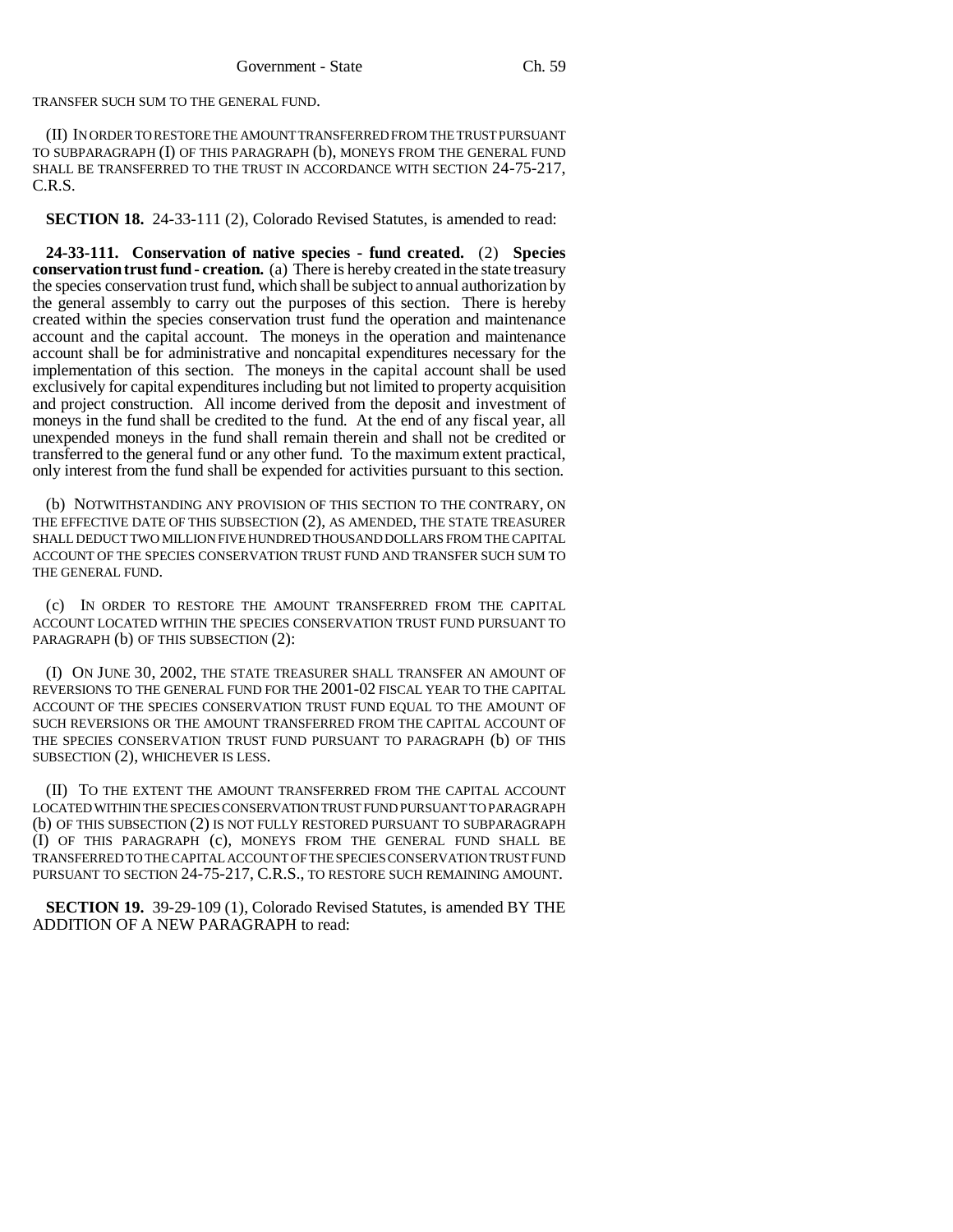**39-29-109. Severance tax trust fund - created - administration - use of moneys - repeal.** (1) (f) (I) NOTWITHSTANDING ANY OTHER PROVISION OF THIS SECTION, ON THE EFFECTIVE DATE OF THIS SUBPARAGRAPH (I), THE STATE TREASURER SHALL DEDUCT TWENTY MILLION TWO HUNDRED THOUSAND DOLLARS FROM THE OPERATIONAL ACCOUNT OF THE SEVERANCE TAX TRUST FUND CREATED IN SUBPARAGRAPH (II) OF PARAGRAPH (a) OF THIS SUBSECTION (1) AND TRANSFER SUCH SUM TO THE GENERAL FUND.

(II) IN ORDER TO RESTORE A PORTION OF THE AMOUNT TRANSFERRED FROM THE OPERATIONAL ACCOUNT OF THE SEVERANCE TAX TRUST FUND PURSUANT TO SUBPARAGRAPH (I) OF THIS PARAGRAPH (f), SEVEN MILLION NINE HUNDRED THOUSAND DOLLARS SHALL BE TRANSFERRED FROM THE GENERAL FUND TO THE OPERATIONAL ACCOUNT OF THE SEVERANCE TAX TRUST FUND IN ACCORDANCE WITH SECTION 24-75-217, C.R.S.

**SECTION 20.** 40-17-104, Colorado Revised Statutes, is amended BY THE ADDITION OF A NEW SUBSECTION to read:

**40-17-104. Colorado disabled telephone users fund - creation - purpose.** (5) NOTWITHSTANDING ANY PROVISION OF SUBSECTION (1) OF THIS SECTION TO THE CONTRARY, ON THE EFFECTIVE DATE OF THIS SUBSECTION (5), THE STATE TREASURER SHALL TRANSFER FIVE HUNDRED THOUSAND DOLLARS FROM THE COLORADO DISABLED TELEPHONE USERS FUND TO THE GENERAL FUND.

**SECTION 21.** 42-3-130.5, Colorado Revised Statutes, is amended to read:

**42-3-130.5. Persistent drunk driver cash fund - programs to deter persistent** drunk drivers. (1) There is hereby created in the state treasury the persistent drunk driver cash fund, which shall be composed of moneys collected for penalty surcharges under section 42-4-1301 (9) (g) (II). The moneys in such fund are subject to annual appropriation by the general assembly to pay the costs incurred by the department regarding persistent drunk drivers under the provisions of sections 42-2-126 (2.5) and  $42-7-406(1.5)$ , to pay for costs incurred by the department for computer programing changes related to treatment compliance for persistent drunk drivers pursuant to section 42-2-144, and to support programs that are intended to deter persistent drunk driving or intended to educate the public, with particular emphasis on the education of young drivers, regarding the dangers of persistent drunk driving. The departments of transportation, revenue, and human services shall coordinate programs intended to accomplish such goals.

(2) (a) NOTWITHSTANDING ANY PROVISION OF SUBSECTION (1) OF THIS SECTION TO THE CONTRARY, ON THE EFFECTIVE DATE OF THIS SUBSECTION (2), THE STATE TREASURER SHALL DEDUCT FIVE HUNDRED THOUSAND DOLLARS FROM THE PERSISTENT DRUNK DRIVER CASH FUND AND TRANSFER SUCH SUM TO THE GENERAL FUND.

(b) IN ORDER TO RESTORE THE AMOUNT TRANSFERRED FROM THE PERSISTENT DRUNK DRIVER CASH FUND PURSUANT TO PARAGRAPH (a) OF THIS SUBSECTION (2), MONEYS FROM THE GENERAL FUND SHALL BE TRANSFERRED TO THE PERSISTENT DRUNK DRIVER CASH FUND IN ACCORDANCE WITH SECTION 24-75-217, C.R.S.